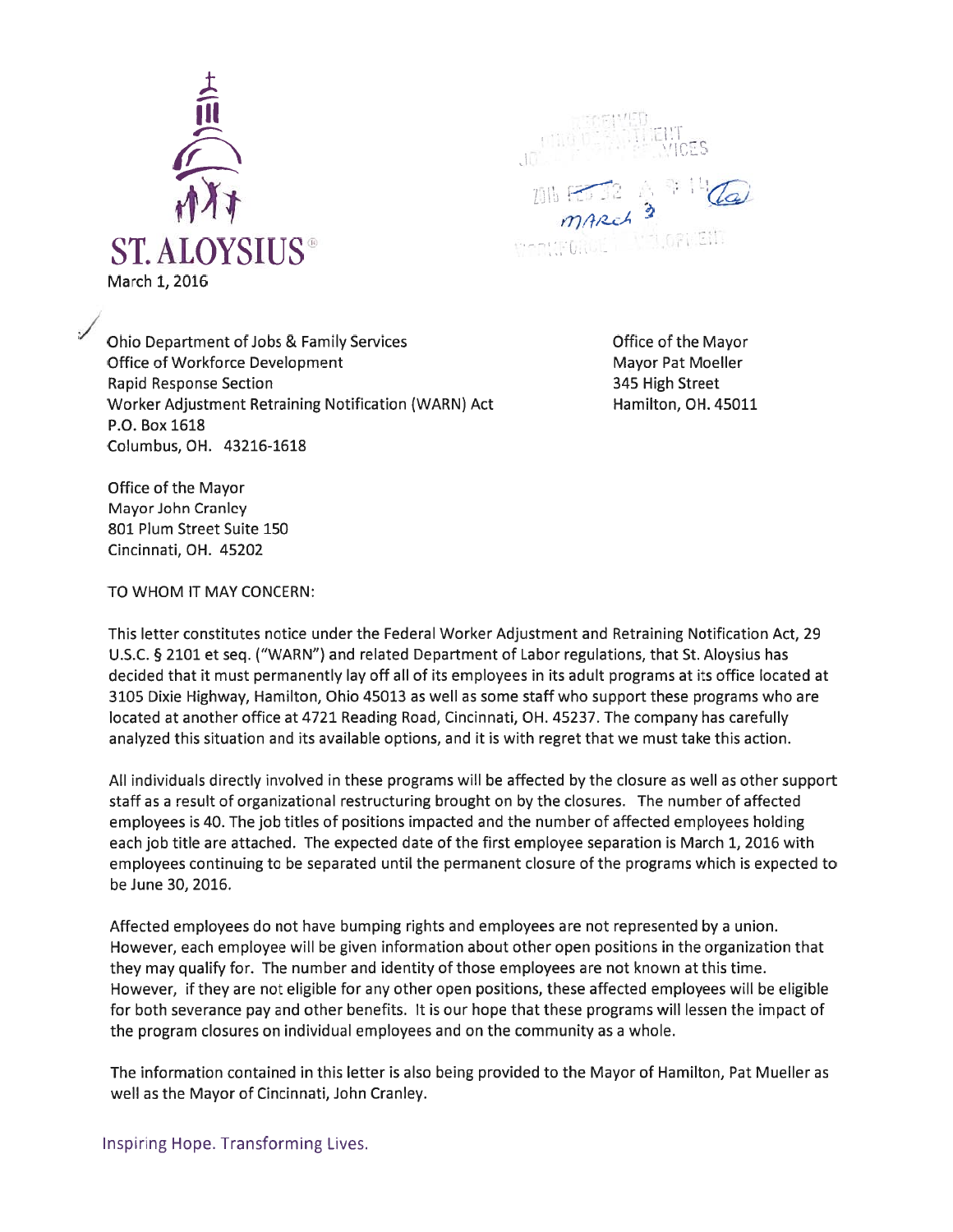Thank you for your attention to this matter. If you would like further information, <sup>p</sup>lease contact any of the individuals listed below.

Sincerely, Theya JL

j6an, M. Turn blison, Attorney at Law ( Interim CEO, COO, Corporate Counsel<br>543-852-1745

han A. an

Karen A. Davis, SPHR-S Director of Human Resources 513-482-7241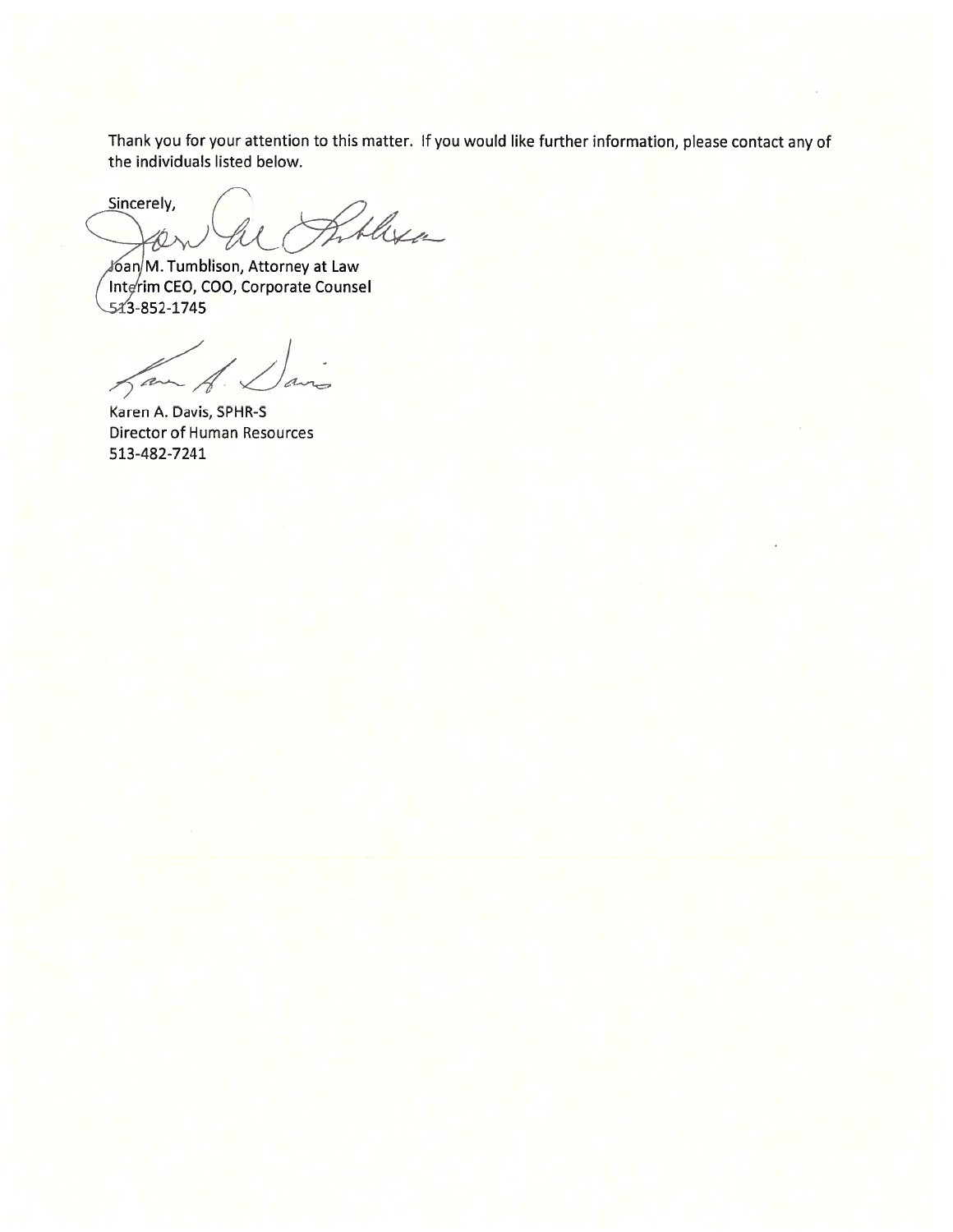## St. Aloysius List of Impacted Staff Members

| <b>Title</b>                                      | <b>Number of Impacted Emloyees</b> |
|---------------------------------------------------|------------------------------------|
| <b>Adult Therapist</b>                            | 3                                  |
| <b>Adult Therapist Intern</b>                     | 1                                  |
| <b>Annual Fund Donor Relations Specialist</b>     |                                    |
| <b>AOD Care Coordinator</b>                       | 2                                  |
| <b>Associate Principal</b>                        |                                    |
| <b>Chief Financial Officer</b>                    |                                    |
| <b>Chief Institutional Advancement Officer</b>    |                                    |
| <b>Chief Operations Officer/Corporate Counsel</b> |                                    |
| <b>Chief Programs Officer</b>                     |                                    |
| <b>Clinic Operations Administrator</b>            |                                    |
| <b>Clinical Coordinator Adult Services</b>        |                                    |
| <b>Compliance Officer</b>                         | 1                                  |
| <b>CPST Specialist</b>                            | 3                                  |
| <b>Crisis Consultant</b>                          | 7                                  |
| <b>Forensics Clerk</b>                            | 1                                  |
| <b>Front Desk Service Rep.</b>                    | 2                                  |
| <b>Hotline Services Manager</b>                   | 1                                  |
| <b>Hotline Services Team Lead</b>                 |                                    |
| <b>Intake Specialist</b>                          | 1                                  |
| <b>LPN</b>                                        |                                    |
| <b>Maintenance Worker</b>                         |                                    |
| <b>Managing Dir. Adult Services</b>               |                                    |
| <b>Network Support Specialist</b>                 | 1                                  |
| <b>Physicians Assistant</b>                       |                                    |
| <b>School Principal</b>                           | 1                                  |
| <b>School Superintendent</b>                      | 1                                  |